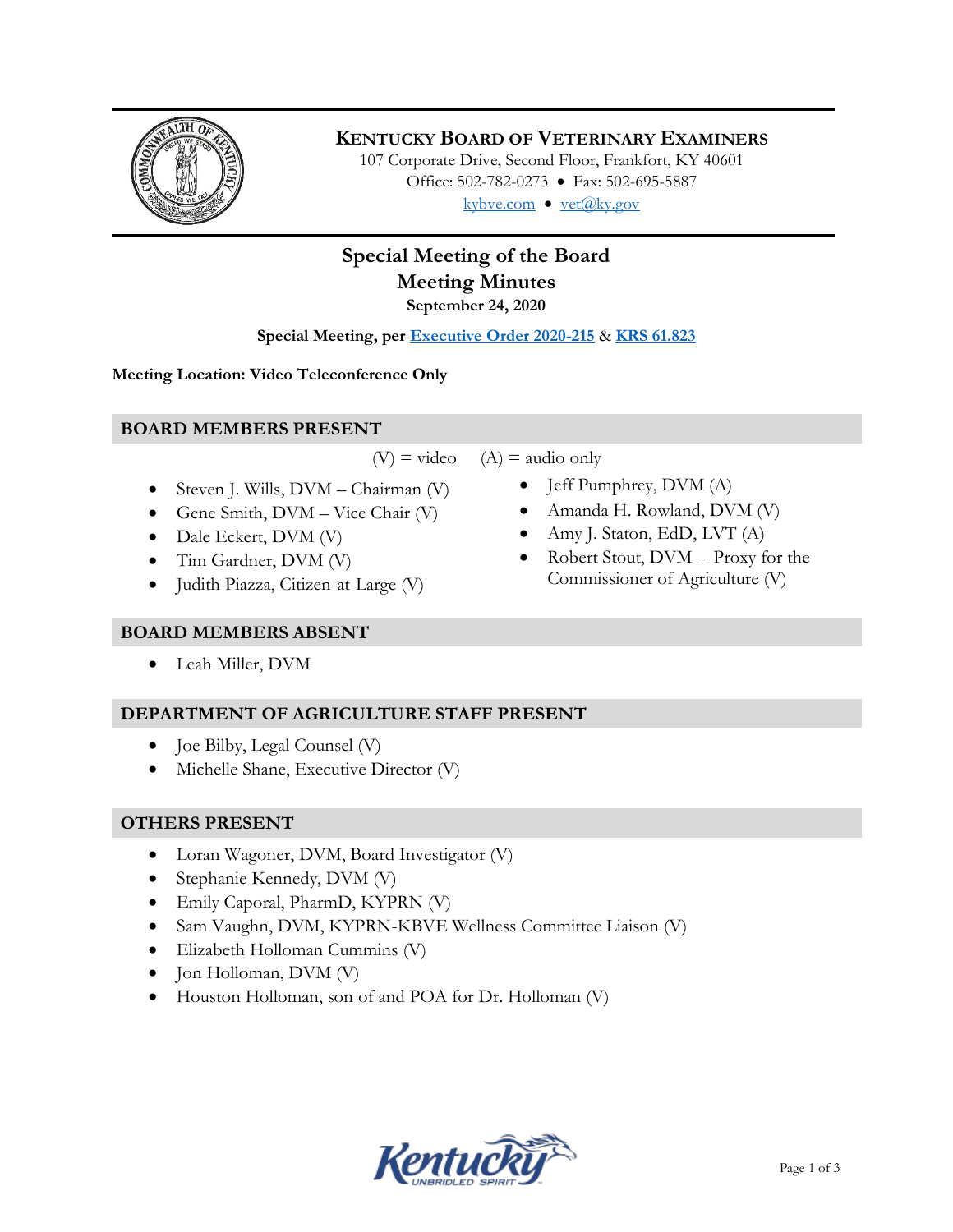#### **CALL TO ORDER / ROLL CALL / ESTABLISHMENT OF QUORUM**

Dr. Steven Wills, Board Chairman, called the meeting to order at 10:02 AM EDT. Chairman Wills welcomed everyone to the online Zoom meeting.

Ms. Michelle Shane, Board Executive Director, read the roll call. A quorum of the Board was noted as achieved.

#### **CONFIRMATION OF PUBLIC NOTICE**

Mrs. Shane confirmed the public notice for this meeting was sent on Tuesday, September 22, 2020, to the Kentucky Department of Agriculture (KDA) media contact list.

#### **BUSINESS AGENDA**

Mr. Joe Bilby introduced the Hearing held pursuant to KRS 321.353.

• Case 2020-43

Witnesses Called by the Board:

- Dr. C. Loran Wagoner, Board Investigator.
- Dr. Sam Vaughn, KBVE Wellness Committee / KYPRN Liaison
- Ms. Emily Caporal, President, KYPRN

Each witness presented testimony in response to questions asked by the Board's legal Counsel Mr. Bilby. Dr. Holloman was provided an opportunity to comment or ask questions of each witness following their testimony.

Mr. Bilby ceded the floor to Dr. Holloman and any guests wishing to make a statement. The following individuals spoke:

- Ms. Elizabeth Cummins Holloman
- Dr. Jon Holloman
- Mr. Houston Holloman

Members of the Board asked Dr. Holloman some follow-up questions.

Chairman Wills asked for a motion to go into closed session at 11:21 am. Dr. Eckert & Dr. Smith.

The Board returned to normal session at 11:50 am.

**A MOTION** was made by Dr. Amanda Rowland to issue a Board Final Order, including all elements as discussed in closed session. The motion, seconded by Dr. Smith, passed by voice vote.

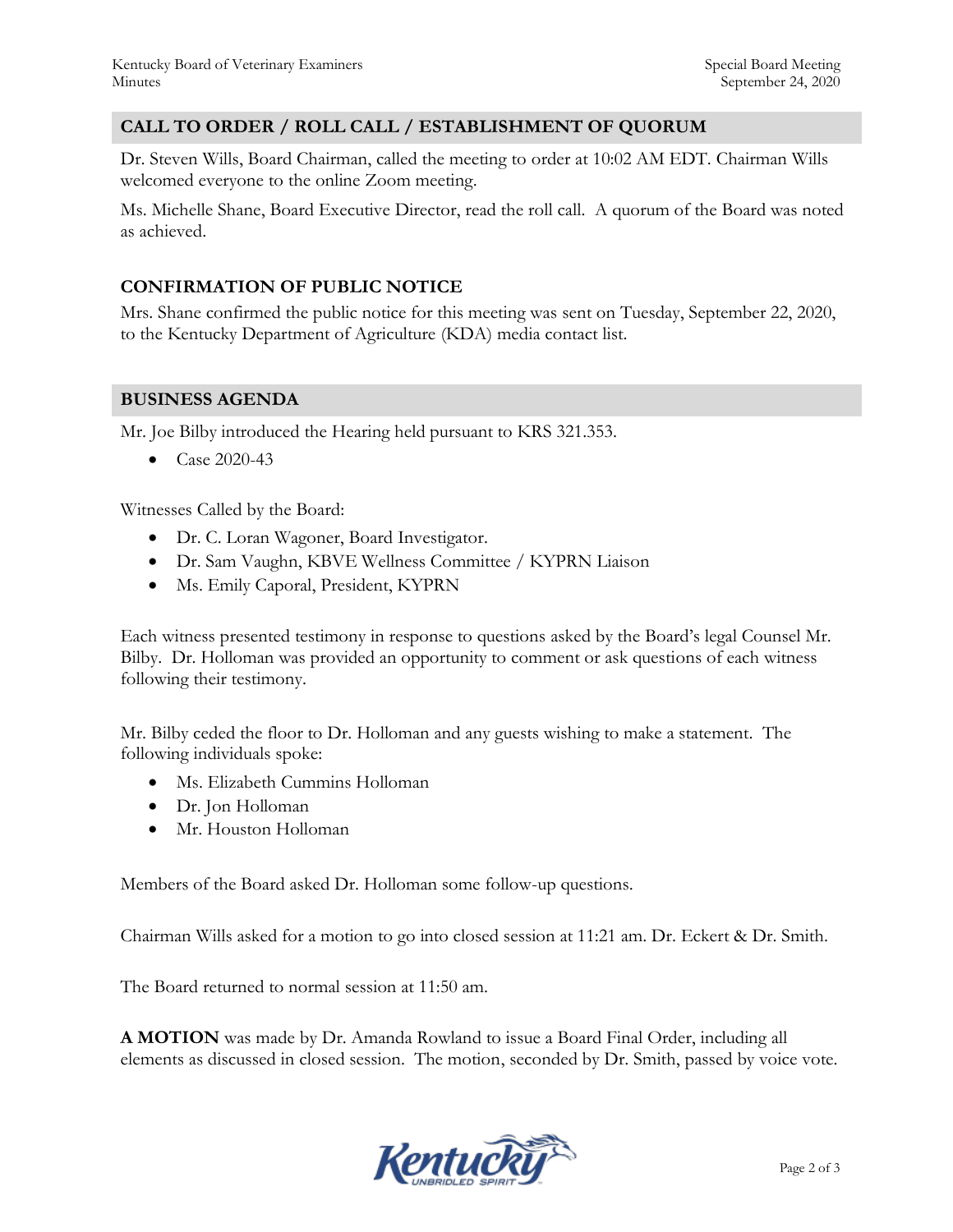**A MOTION** was made by Dr. Dale Eckert approve payment of Board per diem for this meeting. The motion, seconded by Dr. Smith, passed by voice vote.

## **ADJOURNMENT**

Chairman Wills adjourned the meeting at 11:58 am.

These Minutes were approved by the Board on December 3, 2020.

 $\alpha$  event.  $\omega$  as  $\omega$ 

Steven J. Wills, DVM, Chairman of the Board

PRESIDING OFFICER: Steven J. Wills, DVM, Board Chairman Minutes Recorded by: Michelle Shane